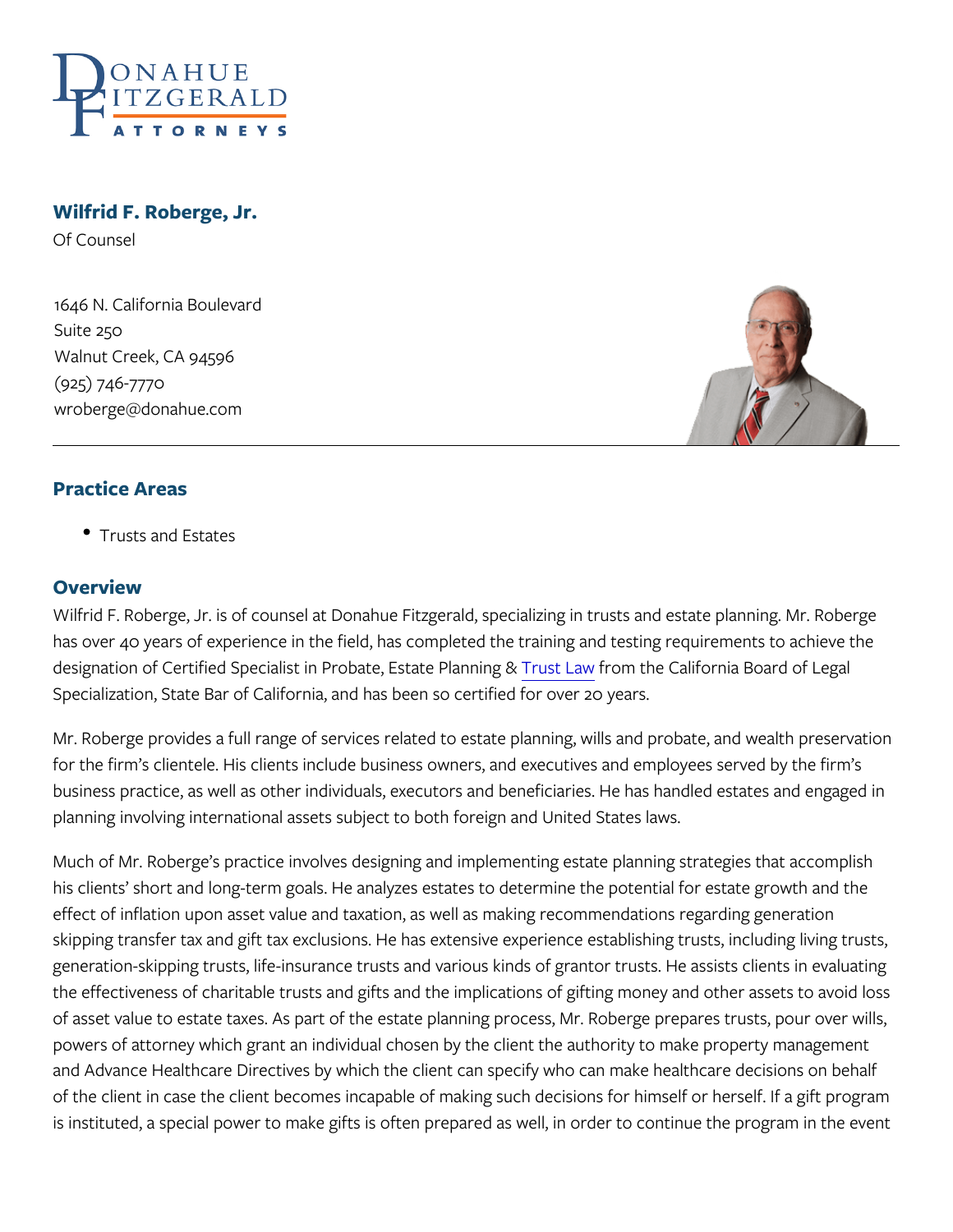

of incapacity of the client.

As part of his responsibilities, Mr. Roberge advises the firm's business law attorneys on a broad range of topics, such as designing a structure of a business to facilitate its transfer to partners, family members or employees upon the retirement or death of a principal, with particular attention being paid to the effect on value of different kinds of business structures. He also works closely with the firm's litigators in the event of contested wills and disputes over the administration of trusts, evaluating the strengths and weaknesses of the case to identify the best litigation strategy.

Mr. Roberge served for two years as an enlisted attorney with the U.S. Army following law school. After returning from service in Vietnam, he joined the firm in 1966, and became a partner in 1971.

### **Professional & Community Affiliations**

- Member, Trust and Estate Section, State Bar of California
- Member, Contra Costa County Bar Association
- Former Member, Alameda County Bar Association
- Member, East Bay Trusts and Estates Lawyers (EBTEL)
- Member and Former President, Mt. Diablo Estate Planning Council
- **Member, East Bay Estate Planning Council**
- Former President, American Lung Association of the East Bay
- Member and Former President, Kiwanis Club of Walnut Creek
- Former Treasurer and Former President, Mount Diablo Astronomical Society

### **Recognition**

- Certified Specialist, Probate, Estate Planning & Trust from the California Board of Legal Specialization, *State Bar of California*
- Named, Super Lawyer, *San Francisco Magazine*, every year since 2004
- Awarded, AV® Preeminent™ peer-review rated, *Martindale-Hubbell Distinguished™*
- Names, The Best Lawyers in America®, Trusts and Estates, *Best Lawyers*, 2021-2022

### **Bar Admissions**

California